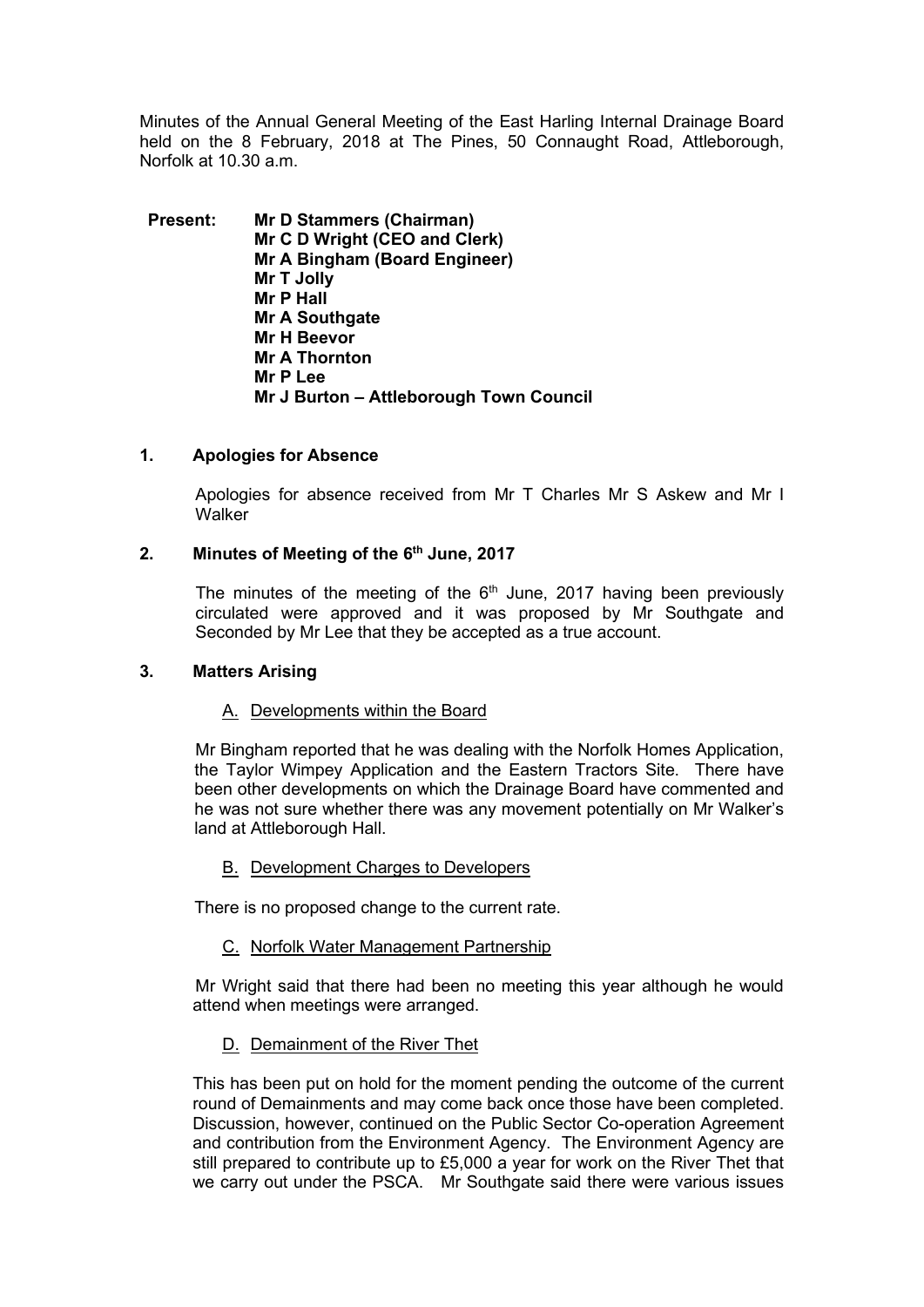on the Thet and a blockage on his land. Mr Bingham said that the drainage system has to work within the Water Framework Directive. Mr Bingham gave details of how water flows can be helped by hard levels and meanders. He said the Board would be looking at using herbicide treatment for weed growth and that Simon O'Malley was now trained in herbicide use. The Board is being forced to have Light Touch Management by the Water Framework Directive and by the edicts of The Environment Agency. He said there is an aid to education on the website. He said that Mrs Cracknell had been complaining about the status of the stream through Poplar Farm. There is vegetation growing and sections do get choked up but she wants to see a digger on site and a clean stream. This will not be possible although the vegetation will be dealt with from time to time.

# E. Public Sector Co-operation Agreements

This was covered in the previous paragraph. Mr Bingham said he would like to get a similar agreement in place with Breckland Council but it is very difficult to make progress with them.

# F. Changes in Working Practices

The Board member visit had been good for members to see how a Lighter Touch Management System could work. Mr Lee Pilkington was aware that the Board were proposing a similar light touch to The Mermaid at Cranberry Rough and he was in favour of the work being carried out in this fashion.

# G. Southern Urban Extension

Mr Wright reported that he and Mr Bingham had met with the Town Council and this has been successful. It had been agreed that the Town Council and the Drainage Board would work together to provide a Park Area and Drainage Areas. It was agreed that the Drainage Board could provide services through a separate company if that was required. Mr Burton said on behalf of the Town Council that he was pleased that there would be co-operation with the Internal Drainage Board and would like to see this continue.

# H. IDB By-Laws

These have been brought up to date. The Committee would meet again to go through these before they would be finally approved. It was the aim to approve them at the June Meeting. Points to be noted were cattle drinking from streams and contamination and whether there was any interest from the Canals and River Trust.

# I. CamEo Partnership

This is to deal with the management of the Ouse to Ely. There is a sub-group that deals with the Little Ouse and Thetford Partnership and Mr Bingham said it was essential that we are there. Thetford Town Council are working at better access to the Thet including environmental improvements. Part of this is raising the profile and educating people. Mr Bingham went through the LOT Operation Catchment (2016 Overall WB Status).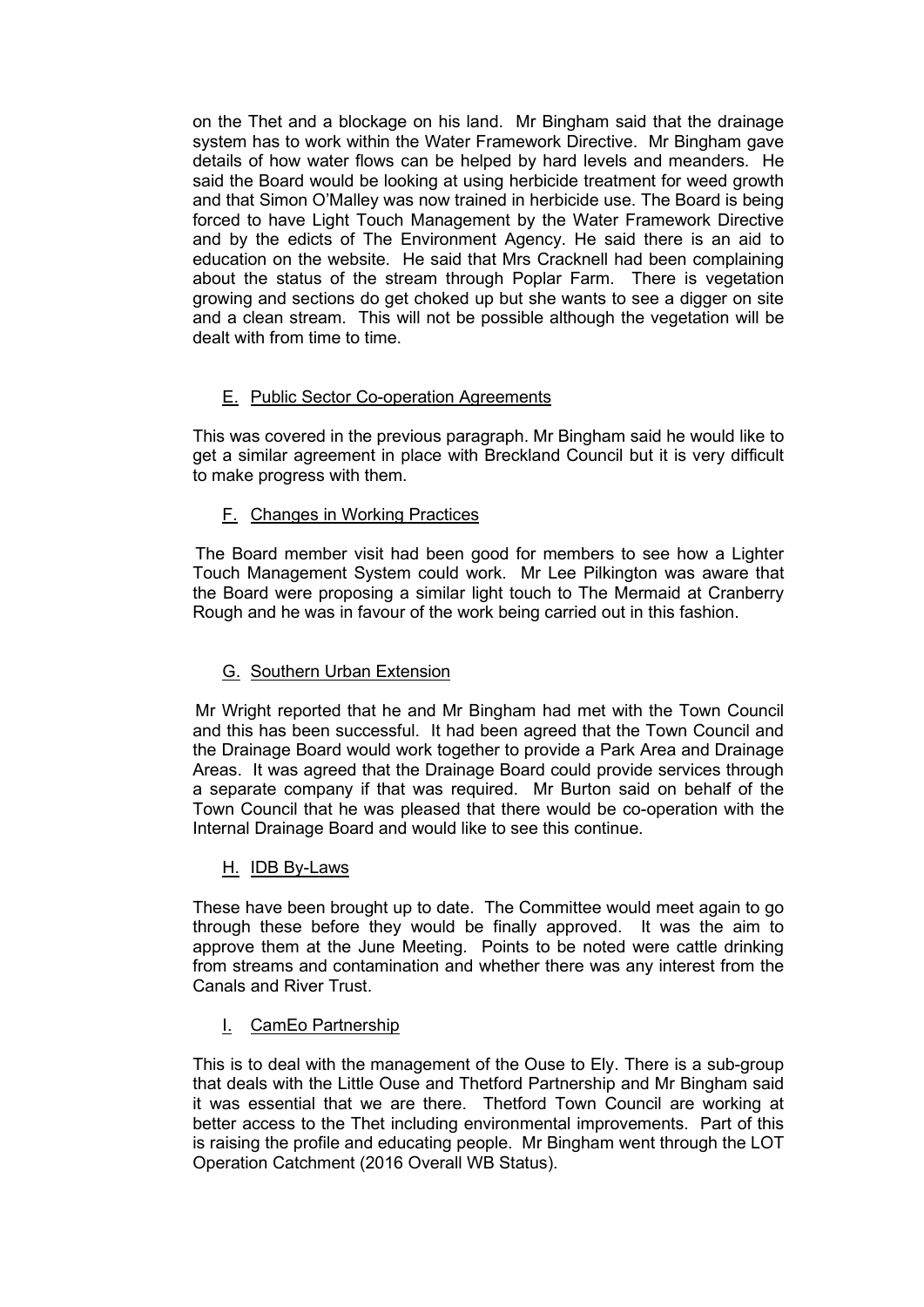# J. GIS Database

Mr Bingham said he was not able to move this forward at the moment.

### **4. Conservation Issues**

Most of these have already been covered in the previous paragraphs. Simon O'Malley will be checking the whole area. There had been a complaint from Stow Bedon which had been dealt with. There had also been a complaint from Mr Clabburn in respect of damage to Land Drains. The IDB have never been informed about Land Drains before the work was carried out and there were no markers on the Banks. There was no evidence at the time of broken pipes. Mr Bingham said he did not think this was our responsibility and in future, if appropriate, Land Drainage Plans would be requested before work was carried out.

# **5. Board Member Reports**

Mr P Lee reported he had walked his section. There are quite a few trees down and Mr Doig had raised concerns about Willows in the middle of the River.

Mr T Jolly reported that he was not aware of any problems in his area.

Mr P Hall said that he required maps and Mr Bingham agreed to provide them. There is a problem behind Stow Bedon House which had been investigated and Mr O'Malley had dealt with.

Mr Thornton reported that there are one or two trees down which was the main problem but otherwise there was no issue.

Mr H Beevor reported no problems within his area.

Mr A Southgate. Other than his earlier comments he said that the balancing pond is still working very nicely.

Mr Walker. Mr Bingham said he was not aware of any problems in his area.

Mr Stammers said there was a tree down behind Larling Church but this was being dealt with

# **6. Election of Officers**

Chairman - Mr Dudley Stammers, he was proposed by Mr Beevor and seconded by Mr Lee and carried unanimously.

Vice Chairman – Mr Alan Southgate, was proposed by Mr Beevor and seconded by Mr Thornton and carried unanimously.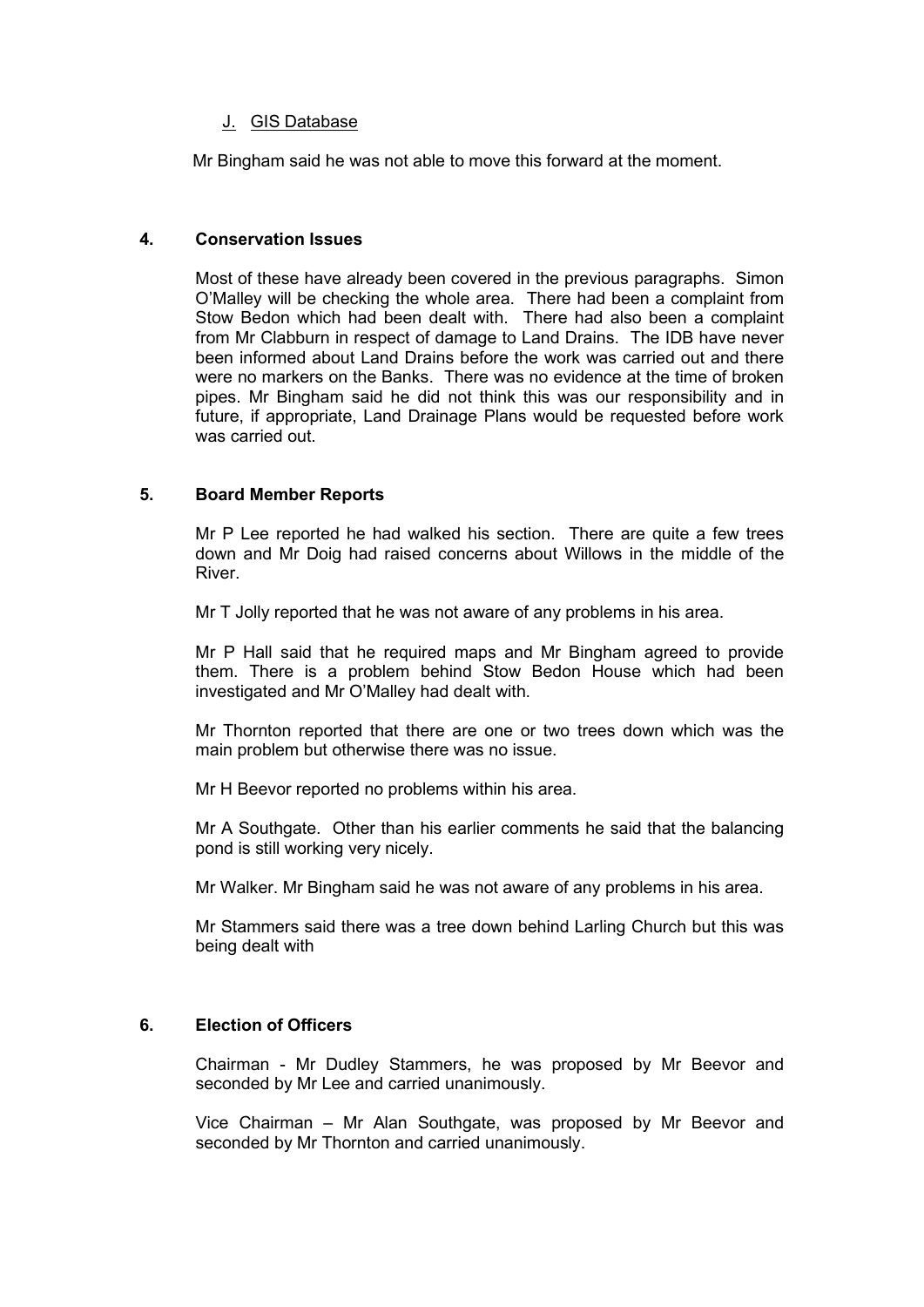### **7. Approval of the Payment of Accounts**

The Board members considered the payments made and income received over the last year and considered the position in respect of outstanding rates. After due consideration and discussion, it was proposed by Mr Jolly and seconded by Mr Southgate that the payment of accounts be approved.

### **8. Write Offs Under £5**

It was proposed by Mr Jolly and seconded by Mr Beevor that the accounts less than £5 be written off, a total of £107.26.

# **9. Financial Position of the Board**

The Clerk reported the current financial position of the Board. It was noted that there had been a lack of spend on maintenance during the current year but this would rectify itself in the forthcoming year. The Board members had received details of the accounts and budgets and the position of the Board remained healthy particularly in view of the excess income over expenditure for the last year.

### **10. Wages and Salaries**

The Clerk and the Engineer left the meeting. The Board considered its position and on their return it was noted that it had been proposed by Mr Jolly and seconded by Mr Southgate that the clerk's salary be increased by 2.5%. The rates for Bingham Hall Associates were agreed and this was proposed by Mr Jolly and seconded by Mr Thornton.

# **11. Fixing of the Rate**

The financial position of the Board was discussed going forward and it was proposed by Mr Southgate and seconded by Mr Thornton that the rate be fixed at 13 pence in the pound the same as the previous year and this was carried unanimously.

#### **12. Advertising of the Rate and Service of the Special Levy**

It was proposed by Mr Lee and seconded by Mr Jolly that the rate be advertised and this was carried unanimously. It was proposed by Mr Jolly and seconded by Mr Beevor that the special levy be served on Breckland Council.

#### **13. Any Other Business**

(a) Mr Burton said that the meeting had been very informative.